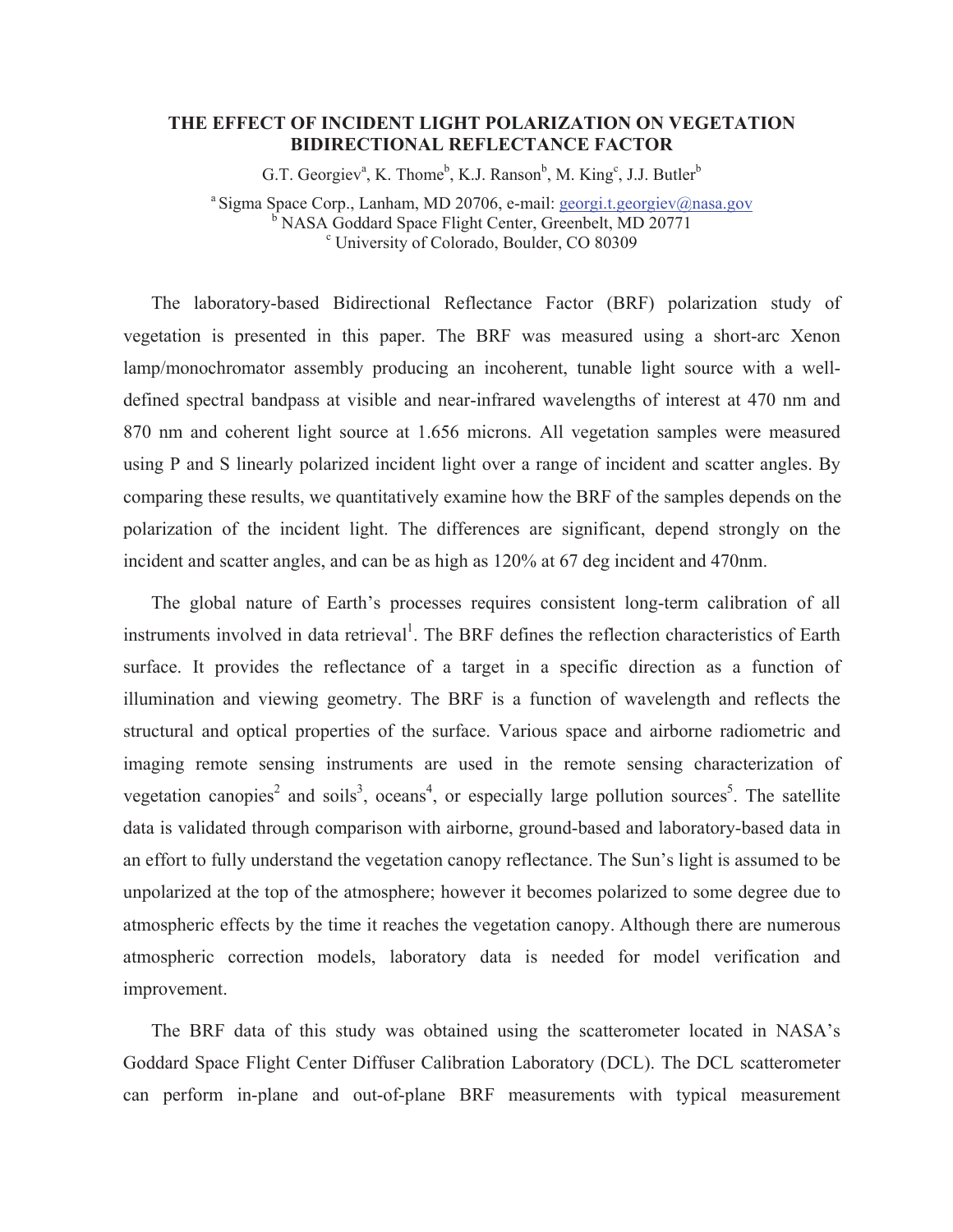uncertainties of  $1\%$  ( $k = 1$ ). The accuracy of measured BRF depended on the signal-to-noise ratio and was determined by a sample's spatial optical scatter properties. The same sample's spectral reflectance was also measured with an Analytical Spectral Devices (ASD) spectroradiometer at the same geometries in the spectral range from 350 to 2500 nm in order to more completely characterize the sample's spectral reflectance properties.

The diffuser samples calibrated in our Facility exhibit different BRF depending on the polarization of the incident light<sup>6</sup>. Now we expand our long-term calibration study of diffuser standards to vegetation samples with the goal to better understand the remote sensing data of air- and space-based instruments. There are a number of well respected studies on polarized reflectance from leaves producing a number of publications<sup>2,7</sup>, however little attention has been devoted to the case of polarized source and unpolarized detector which is pretty common instrument architecture especially using lidar techniques.

This paper presents BRF data of lab studied vegetation samples, namely, fresh and dry leaves from the tulip poplar tree (*Liriodendron tulipifera*), and black locust tree (*Robinia pseudoacacia*) located in Maryland, U.S.<sup>8</sup> The vegetation samples were measured in-plane and out-of-plane at  $0^{\circ}$  and  $67^{\circ}$  incident angles, from  $0^{\circ}$  to  $80^{\circ}$  scatter zenith angles and from  $0^{\circ}$  to 180° scatter azimuth angles in steps of 5°. The BRF at P and S linearly polarized incident light was evaluated relative to the BRF of unpolarized incident light. The difference in BRF dependence on the polarization state of the incident light and varies with the measurements angular setup. For example, the BRF dependence on incident light polarization at  $0^\circ$  incident angle increases with increasing scatter zenith angles and decreases with increasing wavelength at fixed scatter azimuth angle. Also the BRF difference in using S and P polarized incident light is larger at  $90^{\circ}$  scatter azimuth angle and exhibits a minimum at  $45^{\circ}$  and  $135^{\circ}$  scatter azimuth angles. The in-plane BRF dependence on S and P polarized incident light at  $67^\circ$  incident angle has a maximum at the specular direction and again is lower at higher wavelengths and lower scatter zenith angles. However, the out-of-plane BRF difference is more complex. It is higher at  $90^\circ$  scatter azimuth and lower at  $45^\circ$  and  $135^\circ$  scatter azimuth.

The differences in BRF at P and S polarized incident light can be traced back to the vegetation reflectance spectra and is based on vegetation biochemical composition. The shorter the wavelength the higher the absorption of S or P polarized incident light due to the absorption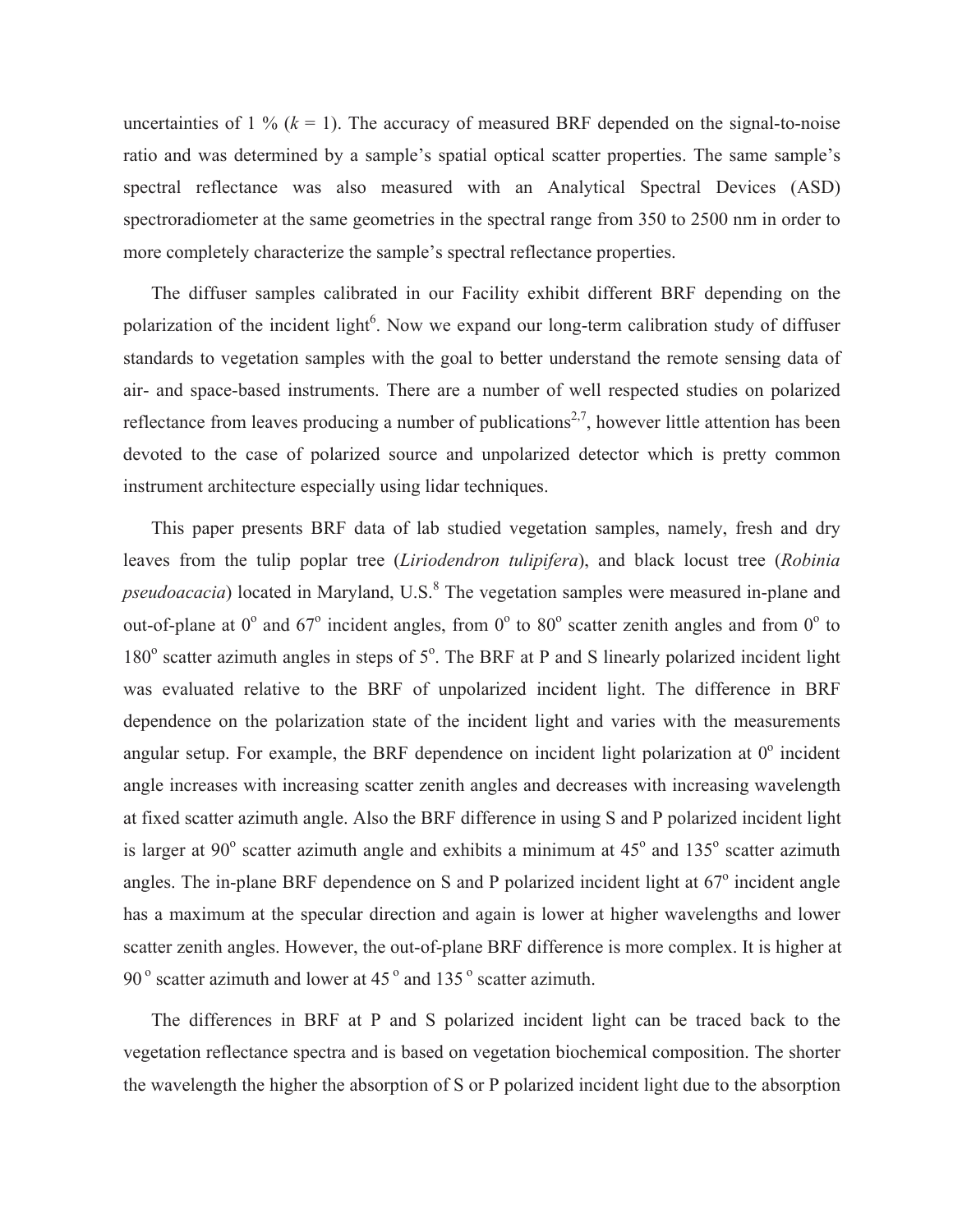of the light into the leaf structure as the leaf pigments absorb mainly before the red edge. Leaves usually reflect weakly in the blue and red wavelengths because of absorption by pigments, and strongly in the near-infrared due to cellular refraction.

The BRF dependence on the polarization of the incident light is best described with the electronic transition of pigments to the excited singlet state, whether the dipoles are parallel to the oscillating electric vector of the incident polarized light. The light will be then preferentially absorbed thus reducing the reflection from the specimen. New data is presented describing the dependence on the scatter azimuth and zenith angles of incident light. The polarization effect on BRF is pronounced the best at in-plane and out-of-plane geometries that coincide with P and/or S polarization of the incident light. In turn it is smaller when the scatter azimuth angle is  $45^\circ$  from the P and/or S polarization of the incident light.

The laboratory results indicate that the often overlooked impact of polarization effects in the reflectance of vegetation may need to be considered as the requirements on accuracy of remote sensing data continue to become more stringent. The results from studies such as the one presented here will be of interest to the remote sensing community both in developing sensor design requirements and in providing constraints for modeling and correction efforts of airborne and satellite-based data.



Fig.1: The Scatterometer